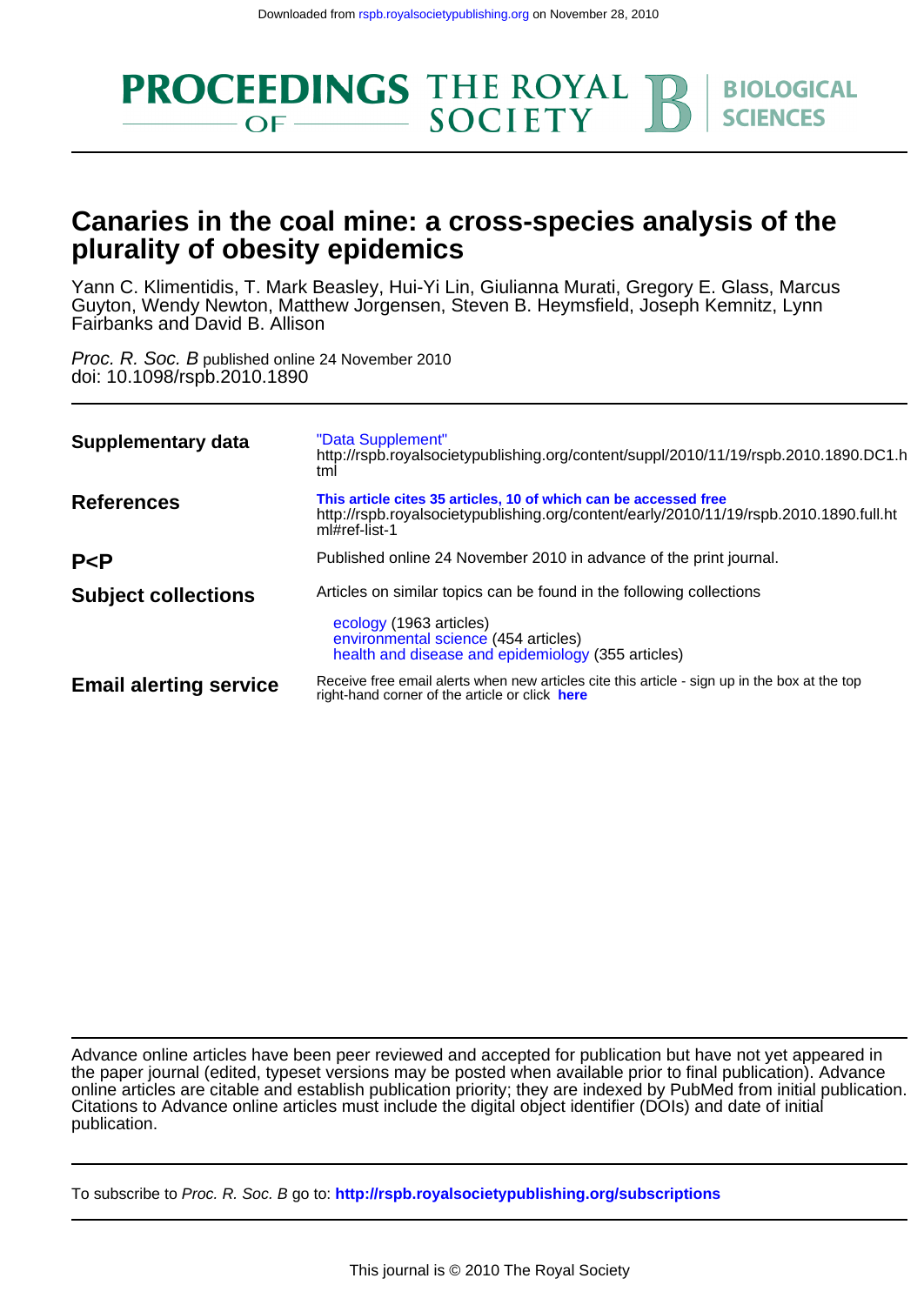



# Canaries in the coal mine: a cross-species analysis of the plurality of obesity epidemics

Yann C. Klimentidis $^1$ , T. Mark Beasley $^1$ , Hui-Yi Lin $^4$ , Giulianna Murati $^5$ , Gregory E. Glass $^6$ , Marcus Guyton $^1$ , Wendy Newton<sup>7</sup>, Matthew Jorgensen $8$ , Steven B. Heymsfield $9$ , Joseph Kemnitz<sup>7</sup>, Lynn Fairbanks<sup>10</sup> and David B. Allison<sup>1,2,3,\*</sup>

<sup>1</sup>Department of Biostatistics, Section on Statistical Genetics, <sup>2</sup>Department of Nutrition Sciences and <sup>3</sup>Nutrition

Obesity Research Center, University of Alabama at Birmingham, Birmingham, AL, USA <sup>4</sup>

 ${}^{4}$ H. Lee Moffitt Cancer Center and Research Institute, Tampa, FL, USA

 $6$ The W Harry Feinstone Department of Molecular Microbiology and Immunology, The Johns Hopkins Bloomberg School of Public Health, Baltimore, MD, USA <sup>7</sup>

 $7$ Wisconsin National Primate Research Center, University of Wisconsin, Madison, WI, USA

 ${}^{8}$ Department of Pathology, Section on Comparative Medicine, Wake Forest University Health Sciences,

Winston-Salem, NC, USA<br><sup>9</sup> Pennington Biomedical Research Center, Baton Rouge, Los Angeles, CA, USA  $10$ Center for Neurobehavioral Genetics, University of California, Los Angeles, CA, USA

A dramatic rise in obesity has occurred among humans within the last several decades. Little is known about whether similar increases in obesity have occurred in animals inhabiting human-influenced environments. We examined samples collectively consisting of over 20 000 animals from 24 populations (12 divided separately into males and females) of animals representing eight species living with or around humans in industrialized societies. In all populations, the estimated coefficient for the trend of body weight over time was positive (i.e. increasing). The probability of all trends being in the same direction by chance is  $1.2 \times 10^{-7}$ . Surprisingly, we find that over the past several decades, average mid-life body weights have risen among primates and rodents living in research colonies, as well as among feral rodents and domestic dogs and cats. The consistency of these findings among animals living in varying environments, suggests the intriguing possibility that the aetiology of increasing body weight may involve several as-of-yet unidentified and/or poorly understood factors (e.g. viral pathogens, epigenetic factors). This finding may eventually enhance the discovery and fuller elucidation of other factors that have contributed to the recent rise in obesity rates.

Keywords: obesity; animals; epigenetic

'Like humans, domestic animals and fish and other wildlife are exposed to contaminants in air, soil, water, and food, and they can suffer acute and chronic health effects from such exposures. Animal sentinel systems—systems in which data on animals exposed to contaminants in the environment are regularly and systematically collected and analyzed—can be used to identify potential health hazards to other animals or humans.'

National Academy of Sciences (1991, p. 1).

# 1. INTRODUCTION

There is a well-documented human obesity epidemic [[1](#page-6-0)]. Although the increase in obesity rates started over 100 years ago [\[2](#page-6-0)], there has been an acceleration in the last half-century, with reasons incompletely understood. Although there is a focus on a lack of physical activity and a poor diet as the principal contributors to this recent acceleration, there are apparently many causes beyond the conventional wisdom that contribute to body weight increase either by influencing physical activity or dietary intake, or through other means such as influencing nutrient partitioning or energy metabolism [[3](#page-7-0)–[7\]](#page-7-0).

Model organisms have potential value as 'canaries in the coalmines' or 'sentinels' informing us about environmental factors potentially impacting humans [\[8](#page-7-0)]. In this light, we compiled data to assess time trends in body weight in mammalian species that live with or around humans in industrialized societies. Such observations might help identify environmental influences that might otherwise go undetected.

From 24 distinct populations (12 subdivided into separate male and female populations), representing eight species (see §2 for inclusion criteria), over 20 000 animals were studied. Time trends for mean per cent weight change and the odds of obesity (see the electronic supplementary material for definition) were tested for the

<sup>&</sup>lt;sup>5</sup>Universidad Metropolitana, San Juan, Puerto Rico

<sup>\*</sup> Author for correspondence ([dallison@uab.edu\)](mailto:dallison@uab.edu).

Electronic supplementary material is available at [http://dx.doi.org/](http://dx.doi.org/10.1098/rspb.2010.1890) [10.1098/rspb.2010.1890](http://dx.doi.org/10.1098/rspb.2010.1890) or via <http://rspb.royalsocietypublishing.org>.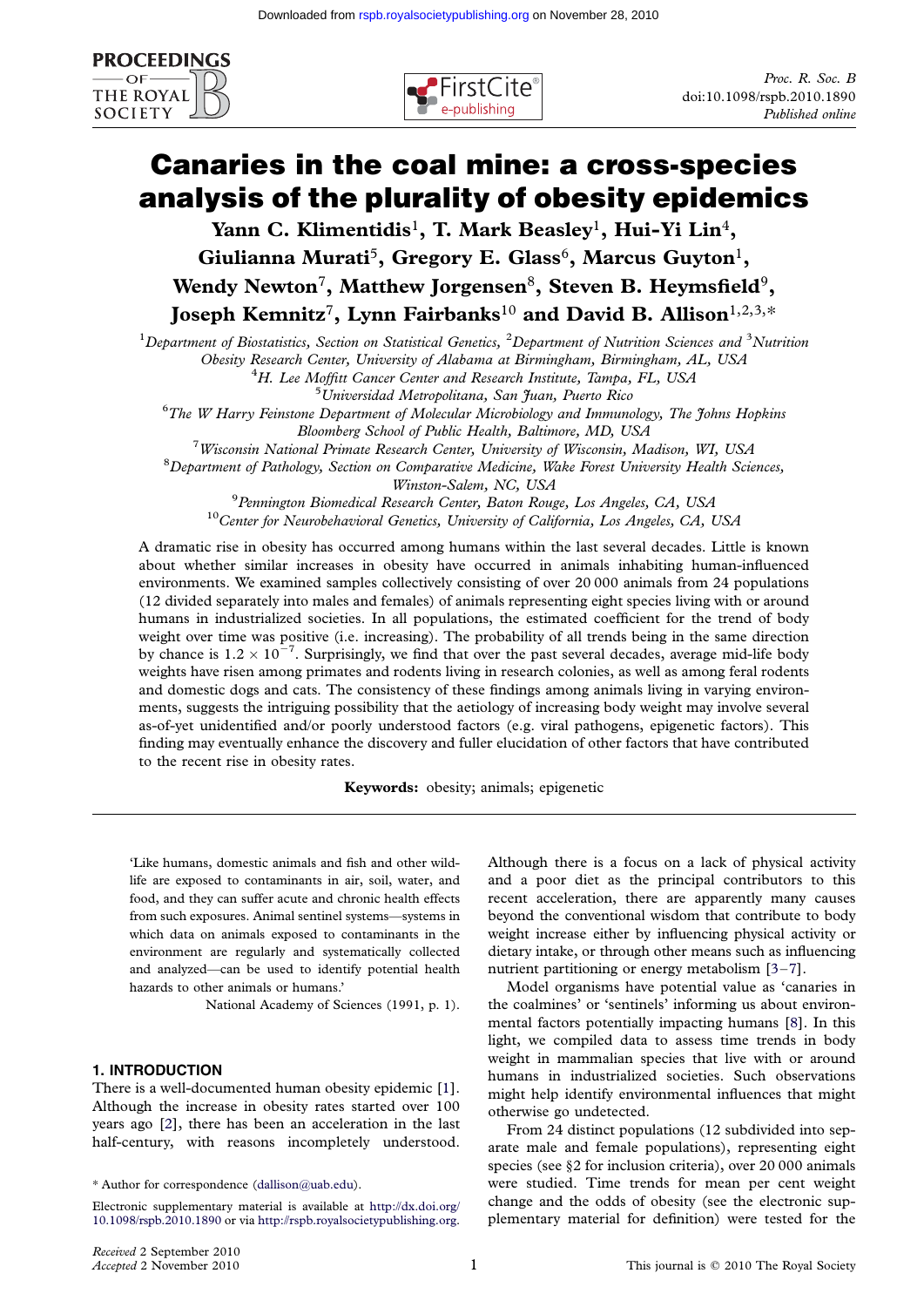samples from each population at an age period that corresponded roughly to early-middle adulthood (35 years) in human development (see the electronic supplementary material for calculation) because on a per cent basis, in United States adults, 30-39 years is the decade of human life in which obesity has increased at least as much as any age interval during the last several decades [\(http://www.cdc.gov/nchs/data/nhanes/overweight.pdf](http://www.cdc.gov/nchs/data/nhanes/overweight.pdf)).

## 2. METHODS

### (a) Dataset inclusion criteria

We searched PubMed, Web of Science, Agricola and JSTOR online for leads to relevant data and contacted colleagues at primate centres, toxicology programmes, pet food companies, veterinary programmes and authors of promising articles. We sought datasets from (i) mammalian species; that (ii) lived with or around humans in industrialized societies (e.g. pets, laboratory animals); and (iii) contained data spanning at least one decade with at least one data point in the second half of the twentieth century.

#### (b) Exclusion criteria

We excluded datasets (i) consisting solely of terminal or latelife weights because weight loss often occurs towards the end of life [\[9](#page-7-0)], and presages death [[10](#page-7-0)], and population differences in late-life weights are often not representative of population differences in weight during earlier adulthood [\[11](#page-7-0)]; (ii) consisting of animals that, during the period considered, were known or were likely to have been exposed to deliberate selection for phenotypes related to weight or adiposity (effectively ruling out livestock); (iii) consisting of animals that were calorically restricted or had their food intake titrated to maintain relatively constant body weights; and (iv) uniformly exposed to suspected toxins or drugs (e.g. the treatment groups from toxicology programmes).

#### (c) Datasets used

Macaques—Wisconsin. Our sample consisted of 65 (23 males, 42 females) rhesus macaques (Macaca mulatta—Indian origin) from the Wisconsin National Primate Research Center (WNPRC) measured between 1971 and 2006.

Macaques—Oregon. Our sample consisted of 46 (14 males, 32 females) rhesus macaques (Macaca Mulatta—Indian strain) from the Oregon National Primate Research Center (ONRPC), measured between 1981 and 1993.

Macaques—California. Our sample consisted of 77 (30 males, 47 females) rhesus monkeys (Macaca mulatta), primarily of Indian origin from the CNPRC (California National Primate Research Center), measured between 1979 and 1992.

Chimpanzees. Our sample consisted of 46 (16 males, 30 females) chimpanzees (Pan troglodytes) that had been born and lived their entire lives at the Yerkes National Primate Research Center (YNPRC). These animals were measured between the years 1985–2005.

Vervets. Our sample included a total of 117 (36 males, 81 females) vervet monkeys (Chlorocebus aethiops sabaeus) living in 18 captive social groups at the UCLA-VA Vervet Research Colony, measured between the years 1990 and 2006.

Marmosets. Our sample included a total of 143 (65 males, 78 females) common marmosets (Callitrichix jacchus jacchus) from the WNPRC, measured between the years 1991 and 2006.

Mice and rats (laboratory). Our sample consisted of animals from 106 rat and 93 mouse studies. There was some variation in sample size between studies. For both rats and mice, the majority of studies had sample sizes of 60 males and 60 females. However, some studies had fewer (i.e. 50, 49, etc.) or more (i.e. 70) animals. In calculating our sample size, we decided to use a conservative estimate of 50 animals per study. Body weights for only untreated control mice and rats used in National Toxicology Programme (NTP) studies between the years of 1982 and 2005 were analysed.

Domestic dogs and cats. Our sample of dogs included a total of 2806 (1366 males, 1440 females) animals measured between the years of 1990 and 2002. Our sample of cats included a total of 574 (265 males, 309 females) animals, measured between the years of 1989 to 2001.

Feral rats. Our sample consisted of 6115 (2886 males, 3229 females) wild Norway rats (Rattus norvegicus) that were captured in the central alleys of high-density residential neighbourhoods using single-capture live traps, while rural rat populations were sampled from parklands and agricultural areas in areas surrounding the city [[12,13](#page-7-0)], between the years 1948 and 2006.

More details about each dataset can be found in the electronic supplementary material.

#### (d) Statistical analysis

Each population sample was analysed separately using the following steps.

- (i) For humans, 80 years (78 to be precise) corresponds to roughly the life expectancy at birth in the United States [\(http://www.cdc.gov/nchs/data/nvsr/](http://www.petfirsthealthcare.com/2008/02/07/petfirst-pet-insurance-to-be-more-popular-in-2008/) [nvsr55/nvsr55\\_19.pdf](http://www.petfirsthealthcare.com/2008/02/07/petfirst-pet-insurance-to-be-more-popular-in-2008/)) and can be taken as an indicator of human 'lifespan'. On a per cent basis, in United States adults (men and women combined) the decade of human life in which obesity has increased at least as much as any age interval during the last several decades was the interval of 30–39 years of age [\(http://www.cdc.gov/nchs/data/nhanes/overweight.](http://dx.doi.org/10.1001/jama.295.13.1549) [pdf](http://dx.doi.org/10.1001/jama.295.13.1549)), suggesting that this would be a good developmental interval to examine for a first cross-species study and that human age 35 is a good midpoint to choose for an interval to study.
- (ii) For each species, let the age interval studied be:  $L(35/$  $80 + 0.025L$ , where L is the estimated lifespan for the species under study. Lifespan values were obtained from published papers and consultation with expert zoologists, veterinarians and primatologists, and are displayed in the electronic supplementary material, table S2. This gave a roughly 5 per cent interval of the lifespan corresponding to early-middle adulthood for each species.
- (iii) For each dataset,  $Y_{i,j}$  denotes the weight of the *i*th animal at the  $j$ th point in time. Only weights taken at ages within the defined age interval of study for that species were used.
- (iv) Exclude any value  $Y_{i,j}$  if the *i*th animal died on or before 1 year after time j.
- (v) Let  $W_{50}$  denote the median of either (A) the one-third of the  $Y_{i,j}$  values recorded earliest in calendar time if the data were obtained roughly continuously throughout the total period of time studied; or (B) during the first interval of data collection if discreet sampling periods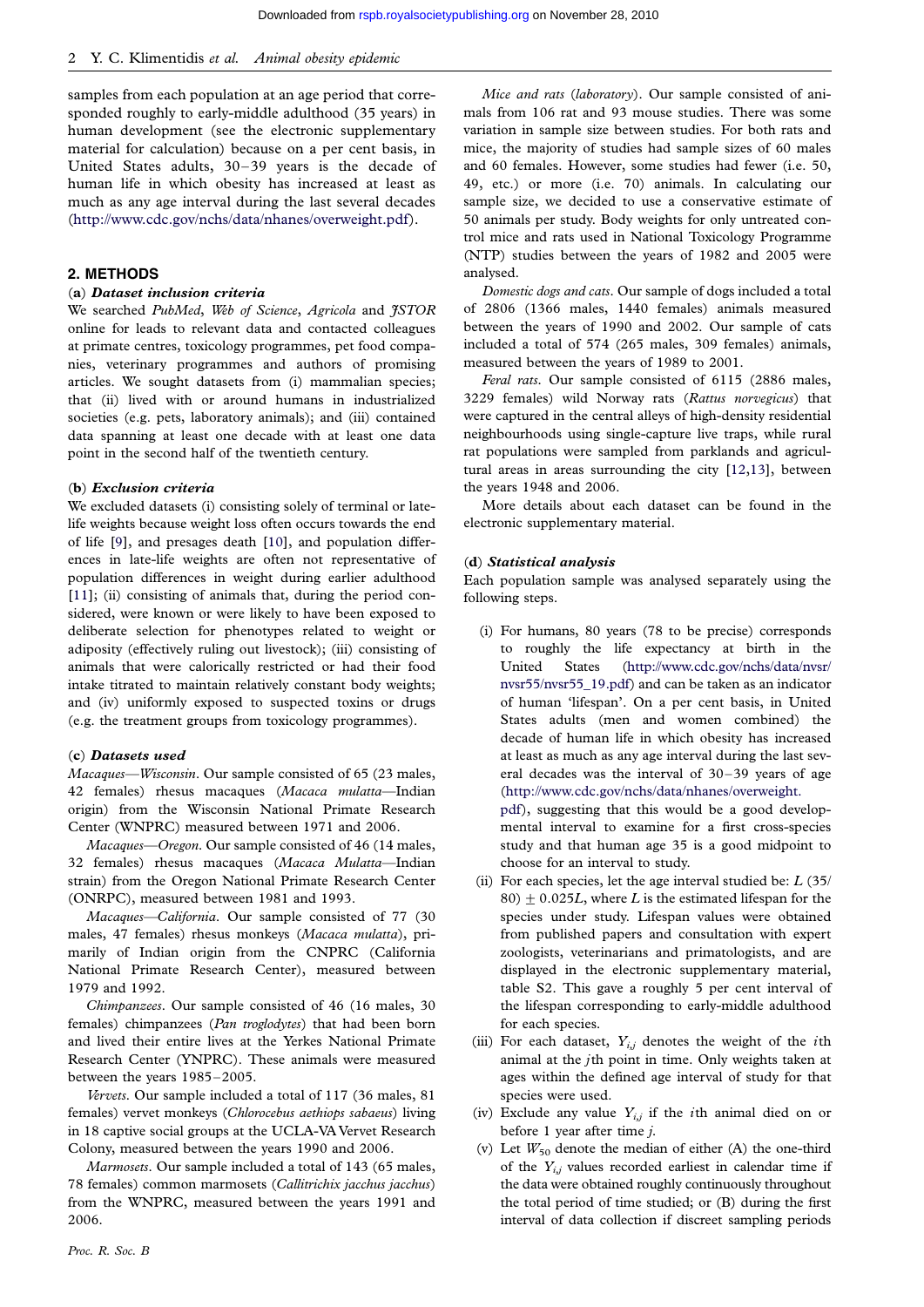were used (e.g. for the feral rats). The  $Y_{i,j}$  values used in computing this median include only those recorded during the age interval  $L$  (35/80)  $\pm$  0.025L.

- (vi) We let  $Y'_{i,j} \equiv \frac{Y_{i,j}}{W_{50}}$ , such that this effectively scales the body weights to be comparable across species by having them represent species-specific ratio increases from median weight during the early period of the data collection.
- (vii) For each  $Y'_{i,j}$ , let the age of the animal at the time of measurement be denoted by  $A_{i,j}$  and let  $A'_{i,j} = A_{i,j} - L(35/80).$
- (viii) Let  $T_i$  denote the calendar time (scaled in years/10, i.e. 'decades', for convenience) from the time of birth to the point at which  $A'_{i,j} = 0$ .
- (ix) Let  $O_i \equiv I(\hat{\beta}_{0,i} > W_{85})$ , where  $\hat{\beta}_{0,i}$  is the mean body weight of the *i*th animal, and  $W_{85}$  is defined as the 85th percentile of the sample distribution of the  $\hat{\beta}_{0,i}$ . The  $O_i$  are indicator variables of overweight or 'obesity' for animals where weight values have different meanings, following the approach used for human children, where body mass index values do not have equivalent meaning across ages.
- $(x)$  *Primary analysis of mean weight gain*. To assess changes in weight over time, a relative weight gain-dependent variable was created in step 6 ( $Y'_{i,j} \equiv Y_{i,j}/W_{50}$ ). Even with restricted age intervals defined in steps  $2-5$ , many animals had multiple measures in that time frame. To account for the dependency among these multiple observations and to capitalize on the power of repeated measurements, we used a linear mixed model using SAS PROC MIXED. An autogressive lag1 covariance structure was used for the residuals. The basic model used per cent weight gain  $(Y'_{i,j})$  as the dependent variable. Age of the animal at the time of measurement  $(A'_{ij},$  see step (vii)) was used as a time-varying covariate to control for dependency among multiple measurements. Sex of the animal was used as a stratification factor. The main predictor of interests was  $T_i$ , which reflects the effect of time of birth of the animal and assesses whether animals born more recently have higher weights. We also investigate nonlinear trends in the decade variable and potential interactions (e.g. sex by decade).
- (xi) Primary analysis on obesity prevalence. Since  $O_i$  is a dichotomous outcome variable, we used generalized estimating equations via SAS PROC GENMOD to account for the dependency among these multiple observations. As with the statistical analysis in step (x), we controlled for age at the time of measurement and sex of the animal. The main predictor of interest was again  $T_i$ . The effects of other relevant covariates and interactions were investigated. In cases where the data were sparse and produced unstable estimates or non-convergent results, we used penalized logistic regression to stabilize the estimates as previously described [\[14\]](#page-7-0).

# 3. RESULTS

For per cent weight change, 24 out of 24 time trends were positive (i.e. increasing). The probability of all out of 24 independent trend estimates being in the same direction by chance is  $1.2 \times 10^{-7}$ . For the odds of obesity, 23 out of 24 cases were positive ( $p = 3.0 \times 10^{-6}$ ; [table 1](#page-4-0) and [figure 1](#page-5-0)). When we combine males and females of each species into a single analysis, we find that in all 12 populations, per cent weight change and odds of obesity time trends were positive  $(p=4.9 \times 10^{-5}$ , for 12 out of 12 in the same direction). Given these overwhelmingly significant results at the ensemble or meta-analytical level, we describe the results below for samples from each individual population focusing on the magnitude of the coefficients. Standard errors, confidence intervals and p-values are shown in [table 1](#page-4-0) and [figure 1.](#page-5-0)

We first examined primates living in highly controlled environments with nearly constant living conditions and diets. Across all three macaque populations, meta-analytically averaging the estimates weighted by the inverse of their variances yielded values of 7.7 per cent for the increase in body weight and a 86 per cent increase in the odds of obesity for males, and 7.9 per cent for the increase in body weight and a 144 per cent increase in the odds of obesity for females, on a per-decade basis. In the combined sex analysis, we find a 7.7 per cent increase in body weight and a 114 per cent increase in the odds of obesity. Among colonized chimpanzees, males and females, respectively, experienced a 33.2 and 37.2 per cent weight gain per decade, and a nearly 18-fold and 11-fold increase in the odds of obesity. In vervets, for females and males, respectively, there were 9.4 and 2.9 per cent increases in body weight per decade associated with 83 and 834 per cent increases in the odds of obesity. Among marmosets, females experienced a 9.7 per cent increase in body weight per decade, and a 1.73-fold increase in the odds of obesity. Among males, there was a 9.2 per cent increase in body weight per decade, and a 64 per cent increase in the odds of obesity.

Among mice in control groups in the National Toxicology Programme (NTP), there was a 11.8 per cent increase in body weight per decade from 1982 to 2003 in females coupled with a nearly twofold increase in the odds of obesity. In males there was a 10.5 per cent increase per decade. Among female rats in the NTP, there was a 0.2 per cent increase in body weight per decade, coupled with a 45 per cent increase in the odds of obesity, while among males there was a 6 per cent increase in body weight per decade coupled with a 1.25-fold increase in the odds of obesity.

Among animal species living in less-controlled environments, female cats experienced a 13.6 per cent increase in body weight per decade and an 84 per cent increase in the odds of obesity. Among male cats, there was a 5.7 per cent increase in body weight per decade, however a slight (not statistically significant) reduction in the odds of obesity. Male dogs experienced a 2.2 per cent increase in body weight per decade coupled with a 7 per cent increase in the odds of obesity per decade. Among female dogs, there was a 3 per cent increase in body weight per decade and a 13 per cent increase in obesity.

Finally, we examined a population of animals living close to people but not under their direct control. For the 1948-2006 time period, male rats trapped in urban Baltimore experienced a 5.7 per cent increase in body weight per decade from 1948 to 2006 and a nearly 20 per cent increase in the odds of obesity. Similarly, female rats trapped in urban Baltimore experienced a 7.22 per cent per decade increase in body weight, along with a 26 per cent increase in the odds of obesity. From 1948 to 1986, male rats trapped in the rural area gained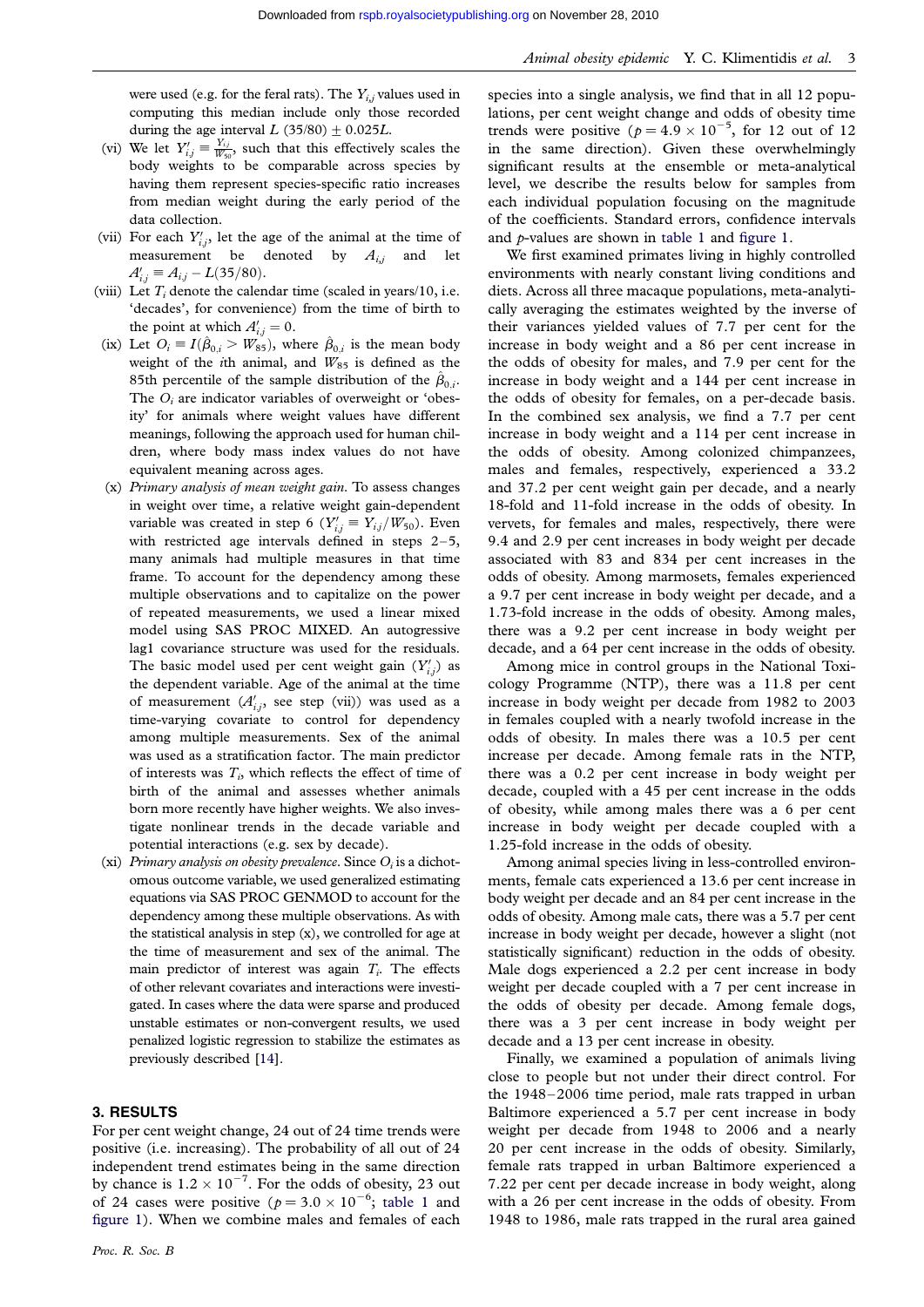<span id="page-4-0"></span>

|                                     | percentile of the baseline distribution.)         | Table 1. Body weight changes per decade. (Per cent weight (PCT_WT) = 100 x (weight/norm), where norm is the sex-specific median of 'baseline' distribution and baseline distribution<br>is distribution in first time interval if time intervals are discrete (e.g. feral |                                                    |                                                    |                                                 | rats) or distribution of earliest third of measurements. Obese = $I(weight > r85)$ , where $r85$ is the sex-specific 85th |
|-------------------------------------|---------------------------------------------------|---------------------------------------------------------------------------------------------------------------------------------------------------------------------------------------------------------------------------------------------------------------------------|----------------------------------------------------|----------------------------------------------------|-------------------------------------------------|---------------------------------------------------------------------------------------------------------------------------|
|                                     | females                                           |                                                                                                                                                                                                                                                                           | males                                              |                                                    | combined                                        |                                                                                                                           |
| dataset                             | OR per decade<br>(CI; p-value)                    | PCT increase in weight per<br>decade (CI; p-value)                                                                                                                                                                                                                        | OR per decade (CI;<br>p-value)                     | PCT increase in weight per<br>decade (CI; p-value) | OR per decade<br>(CI; p-value)                  | PCT increase in weight per<br>decade (CI; p-value)                                                                        |
| macaques (WI)                       | $2.4(0.91 - 6.34;$<br>$p = 0.076$                 | $7.35 (-3.13 \text{ to } 17.8;$<br>$p=0.17)$                                                                                                                                                                                                                              | $1.02(0.48 - 2.14;$<br>$p = 0.97$                  | $1.56$ (-13.1 to 16.3;<br>$p = 0.83$               | $1.90(0.89 - 4.05)$<br>$p = 0.095$              | $5.33 (-3.1$ to 13.8;<br>$p = 0.213$                                                                                      |
| macaques (OR)                       | $3.76(0.15 - 92.20;$<br>$p = 0.417$               | 6.8 ( $-23.9$ to 37.5;<br>$p = 0.664$                                                                                                                                                                                                                                     | $2.55(0.16 - 39.42;$<br>$p = 0.503$                | $10.5$ (-11.5 to 32.4;<br>$p = 0.345$              | $2.94(0.25 - 35.3;$<br>$p = 0.394$              | 9.61 ( $-8.1$ to 27.4;<br>$p = 0.287$                                                                                     |
| macaques (CA)                       | $2.18(0.26 - 18.38;$                              | 9.6 (-6.4 to 25.6; $p = 0.240$ )                                                                                                                                                                                                                                          | $5.44(0.56 - 53.05;$                               | 15.2 ( $-2.9$ to 33.2;                             | $3.16(0.65 - 15.5)$                             | 11.52 ( $-0.5$ to 23.5;                                                                                                   |
| chimpanzee                          | 11.81 (1.88-74.10;<br>$p = 0.473$                 | 37.2 $(7.3 - 67.2; p = .0152)$                                                                                                                                                                                                                                            | 18.78 (1.18 – 299.8;<br>$p = 0.145$<br>$p = 0.038$ | 33.2 $(4.8-61.5; p = 0.022)$<br>$p = 0.099$        | $14.54(3.22 - 65.7)$<br>$p = 0.156$             | 33.60 $(14.4 - 52.8)$<br>p < 0.001<br>$p=0.059)$                                                                          |
| vervets                             | $1.83(0.67 - 5.01)$<br>$p = 0.008$<br>$p = 0.238$ | 9.4 $(1.1 - 17.1; p = 0.026)$                                                                                                                                                                                                                                             | $9.34(0.19 - 462.1)$<br>$p = 0.262$                | $2.9$ (-21.4 to 27.2;<br>$p = 0.808$               | $2.05(0.77 - 5.49;$<br>p < 0.001<br>$p = 0.150$ | 8.82 $(1.1 - 16.5; p = 0.025)$                                                                                            |
| marmosets (WI)                      | $2.73(0.42 - 17.91)$<br>$p = .295$                | 9.7 (1.0 – 18.4; $p = 0.028$ )                                                                                                                                                                                                                                            | $1.64(0.36 - 7.55;$<br>$p = 0.526$                 | 9.2 (-0.9 to 19.3; $p = 0.073$ )                   | $1.96(0.58 - 6.64;$<br>$p = 0.279$              | 9.27 $(2.7-15.8; p = 0.006)$                                                                                              |
| mice (laboratory                    | 2.89 (1.20 - 6.99;<br>$p = 0.019$                 | 11.8 $(3.9-19.7; p = 0.004)$                                                                                                                                                                                                                                              | $7.17(1.91 - 27.00;$<br>$p = 0.003$                | $10.5(6.2 - 14.9; p < 0.001)$                      | $3.84(1.69 - 8.73;$<br>$p = 0.001$              | $12.46(6.6 - 18.3;$                                                                                                       |
| rats (laboratory<br>controls)       | $1.45(0.42 - 5.03;$                               | $0.2 (-4.7 \text{ to } 5.1; p = 0.936)$                                                                                                                                                                                                                                   | $2.25(0.98 - 5.17)$                                | 6.0 (-0.5 to 12.6; $p = 0.071$ )                   | $1.47(0.76 - 2.83;$                             | 3.37 ( $-2.08$ to 8.82;<br>p < 0.001                                                                                      |
| controls.<br>cats                   | $1.84(0.64 - 5.30;$<br>$p = 0.554$                | 13.6 $(3.5-23.8; p = 0.010)$                                                                                                                                                                                                                                              | $0.97(0.29 - 3.23;$<br>$p = 0.055$                 | 5.7 (-4.6 to 16.0; $p = 0.276$ )                   | $1.38(0.63 - 3.03;$<br>$p = 0.251$              | $9.72(2.6 - 16.9;$<br>$p = 0.220$                                                                                         |
| $\frac{d}{d}$                       | $1.13(0.67 - 1.90;$<br>$p = 0.238$                | $3.02$ (-3.11 to 9.16;                                                                                                                                                                                                                                                    | $1.07(0.59 - 1.93;$<br>$p = 0.760$                 | 2.20 ( $-4.15$ to 8.54;                            | $1.14(0.77 - 1.69;$<br>$p = 0.426$              | $2.87$ (-1.56 to 7.31;<br>$p = 0.008$                                                                                     |
| rats urban (1948,                   | $1.26$ (1.18 – 1.34;<br>$p = 0.653$               | 7.22 (5.3–9.2; $p < 0.001$ )<br>$p = 0.333$                                                                                                                                                                                                                               | $1.19(1.12 - 1.27)$<br>$p = 0.826$                 | $6.54(4.7-8.5; p < 0.001)$<br>$p = 0.497$          | $.21(1.16 - 1.26)$<br>$p = .524$                | 6.88 $(5.5-8.2; p < 0.001)$<br>$p = .204$                                                                                 |
| rats rural (1948,<br>2006)<br>1986) | $1.19(1.10 - 1.40;$<br>p < 0.001<br>$p = 0.035$   | 5.16 $(1.3-9.0; p = 0.008)$                                                                                                                                                                                                                                               | $1.11(0.96 - 1.29)$<br>p < 0.001<br>$p = 0.171$    | 4.46 $(1.2 - 7.7; p = 0.007)$                      | $1.15(1.03 - 1.28;$<br>p < 0.001<br>$p = 0.016$ | 4.81 $(2.3-7.3; p < 0.001)$                                                                                               |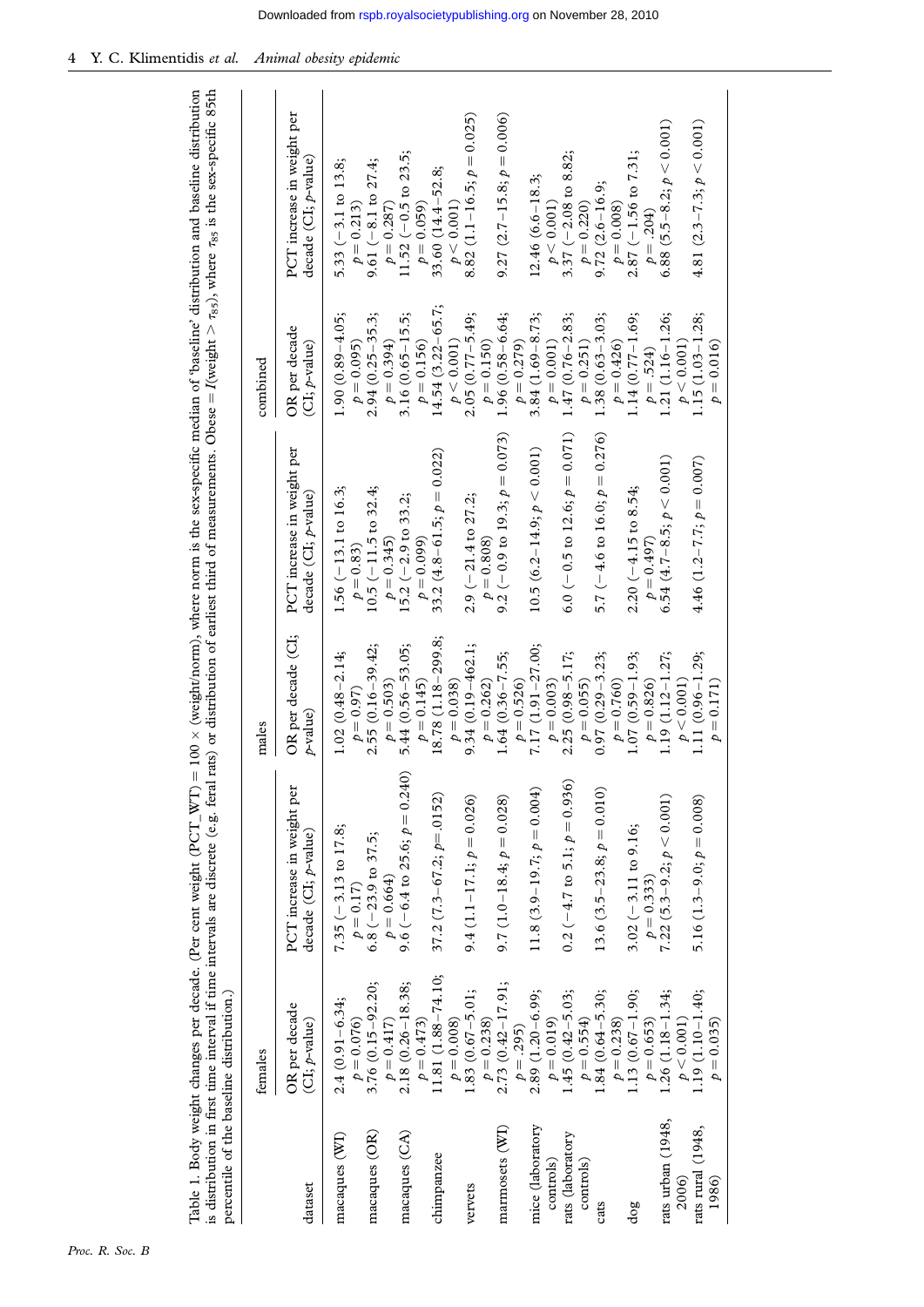<span id="page-5-0"></span>

Figure 1. Mean and  $\pm$  1 s.e. of per cent weight gain and obesity status by decade. The left side of the y-axis refers to the raw scale of obesity status, and the right side refers to the log scale of obesity status.

4.5 per cent in body weight, while females gained 5.2 per cent, and the increases in the odds of obesity were, respectively, 19 and 26 per cent. We did not find any evidence of nonlinear changes in weight increase and change in obesity prevalence that was statistically significant in any of the animals considered.

We next examined whether these body weight increases were different for male versus female animals. Recognizing that these analyses should be treated with some caution given that we are pooling across species, we compared the meta-analytically derived (i.e. averaged across all species and weighted by inverse of variances) point estimates, for males and females, and find that female animals experienced greater per cent weight gain and increase in the odds of obesity, but results are statistically significant only for the sex difference in the increase in odds of obesity  $(Z = 432, p < 0.0001)$ .

Similarly, we examined whether body weight increases were greater for laboratory versus non-laboratory animals. The non-laboratory animals included urban rats, rural rats, and domestic cats and dogs. Again, we compared the meta-analytically derived estimates for each of these groups, and find that the laboratory animals show a greater increase in per cent weight gain and odds of obesity than non-laboratory animals ( $Z = 5.37$ ,  $p = 0.003$  and  $Z = 111$ ,  $p < 0.0001$ , respectively).

#### 4. DISCUSSION

Our findings reveal that large and sustained population increases in body weights can occur in mammalian populations, just as they have occurred among human populations, even in the absence of those factors that are typically conceived of as the primary determinants of the human obesity epidemic via their influence on diet (e.g. access to vending machines) and physical activity (e.g. less physical education classes in schools). Though results were not statistically significant in every population (11 out of 24 are statistically significant for per cent increase in weight per decade, and 7 out of 24 are statistically significant for odds of obesity), viewed as an ensemble, the fact that nearly all independent time-trend coefficients were in the positive direction for both weight gain and for the odds of obesity, is overwhelmingly statistically significant.

That large population level changes in body weight distributions of mammalian populations can occur even when those populations are neither under obvious selection by predation nor are living with or among humans has been documented [[15](#page-7-0)]. The particular upward trend we have observed towards obesity in multiple datasets of nonhuman animals has been suggested by anecdotal evidence for some time. A 2008 news report indicated that 'trends in pet insurance are mirroring human healthcare.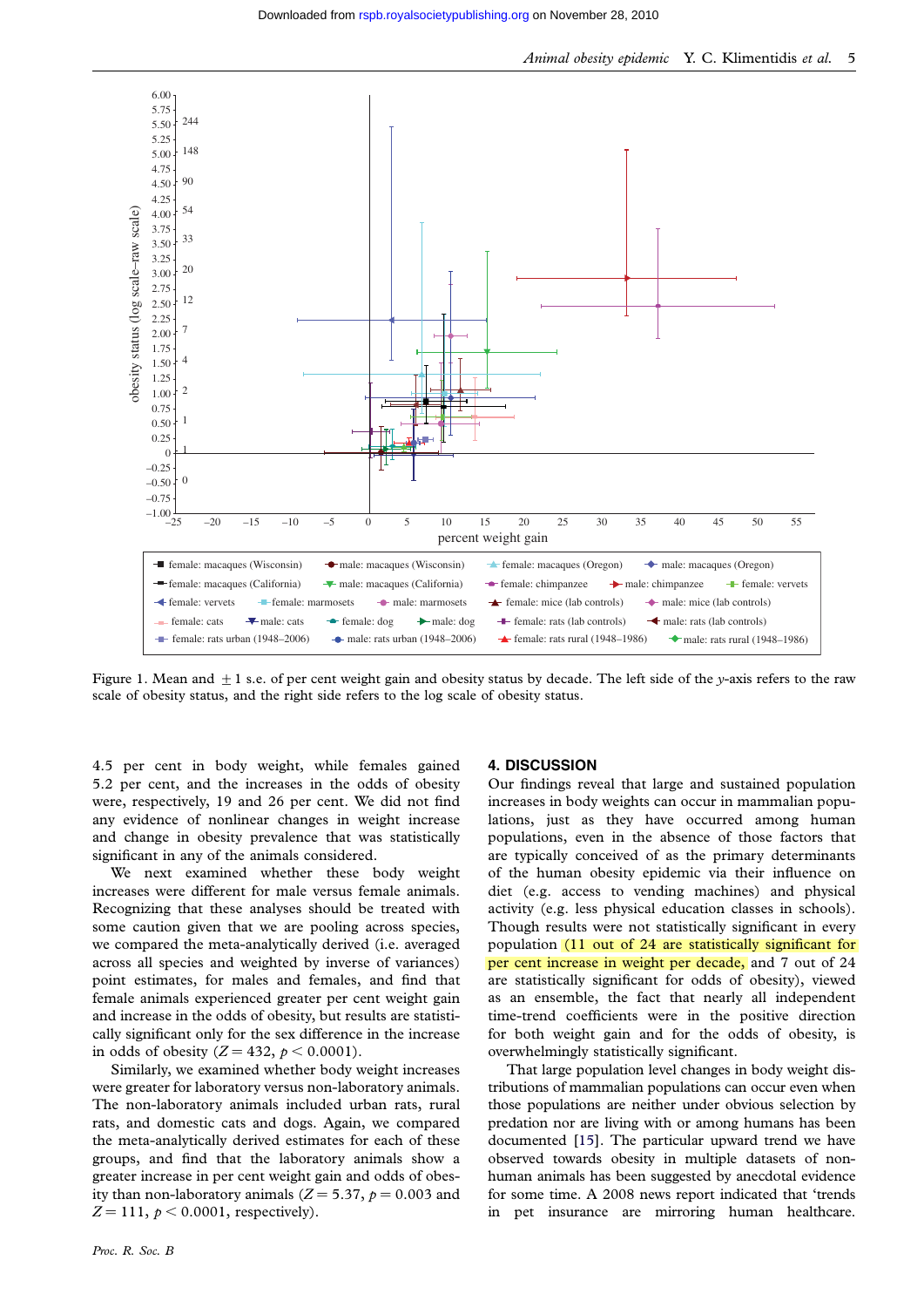<span id="page-6-0"></span>Obesity... is a growing problem for dogs and cats... (and 2007) saw a 19 per cent increase in claims related to obesity' [\(http://www.petfirsthealthcare.com/2008/02/](http://www.petfirsthealthcare.com/2008/02/07/petfirst-pet-insurance-to-be-more-popular-in-2008/) [07/petfirst-pet-insurance-to-be-more-popular-in-2008/\)](http://www.petfirsthealthcare.com/2008/02/07/petfirst-pet-insurance-to-be-more-popular-in-2008/). According to a recent review by German [\[16\]](#page-7-0), 'Most investigators agree that, as in humans, the incidence of obesity in the pet population is increasing'. Despite this strong sentiment that obesity rates are increasing in pets (note that the United States Food and Drug Administration recently approved the first drug to treat obesity in dogs; Food and Drug Administration, 2007), we were unable to find previously published data actually showing this increase.

Others reported that 19 per cent of horses in a large cohort were obese, even among largely pasture-fed animals. Although a direct comparison with a similarly sampled earlier cohort was not available, the investigators remarked that the levels were higher than a 5 per cent rate observed in an earlier study [\[17\]](#page-7-0). Similarly, an increase in body weights was observed among rats used in carcinogenicity studies in France between 1979 and 1991, despite similar husbandry conditions [[18](#page-7-0)]. The authors attributed the increase to the introduction of animals of the same substrain but raised under specific pathogen-free conditions, reinforcing the perspective that the presence of viral or other microbial pathogens [\[19,20](#page-7-0)] may affect body weight in populations either positively or negatively, depending on the pathogen. It is also noteworthy that the obesity epidemic has also occurred among children of six months of age and under [[21](#page-7-0)], an age group for which explanations involving food marketing, less physical education is schools, and more laboursaving devices seem questionable.

There are multiple conceivable explanations for these observations. Feral rats could be increasing in weight because of selective predation on smaller animals [\[22,23](#page-7-0)] or because just as human real wealth and food consumption have increased in the United States, rats which presumably largely feed on our refuse, may also be essentially richer. But these factors cannot account for the findings in the laboratory animals that are on highly controlled diets, which have varied minimally over the last several decades. These animals are typically fed ad libitum, so if weight increases are attributable to increases in food consumption (which is possible), it is difficult to understand why animals in controlled environments on diets of constant composition are consuming more food today than in past decades. By contrast, one could hypothesize that better veterinary or husbandry care in laboratory and companion animals and better medical care in humans could be contributing to population level increases in body weight, but this cannot explain weight increases in feral rats. Our finding of greater weight gain among laboratory animals could also be explained by changes in animal husbandry standards, such as those imposed by the Animal Welfare Act, over the past 30 years. Though it is certainly not necessary that there be a single explanation for all of these population level increases nor even a single explanation for each individual population, it is intriguing to consider whether there are any factors that could conceivably account for weight increases in all of these populations.

One set of putative contributors to the human obesity epidemic is the collection of endocrine-disrupting chemicals (endocrine-disruptors), widely present in the environment [\[24\]](#page-7-0). Another conceivable explanation is obesity of infectious origin. Infection with adenovirus-36 (AD36) leads to obesity in multiple experimental models [\[7,25\]](#page-7-0) and antibodies to AD36 are correlated with obesity in humans [[26](#page-7-0)]. These observations suggest that AD36 and conceivably other infectious agents could be contributing to obesity within populations. Other explanations may include epigenetic-mediated programming of growth and energy-allocation patterns owing to any number of environmental cues such as stressors, resource availability, release from predation or climate change [[27](#page-7-0)–[31](#page-7-0)].

Increased body weights among laboratory animals have implications for the outcomes and design of the experiments that use these animals. Among several laboratory animals, it is known that calorically restricted individuals live longer and obese animals have shorter lifespans [\[32,33](#page-7-0)]. This has had implications for toxicology studies in which some researchers have shifted to controlling for reduced lifespan and increased body weight [\[34,35\]](#page-7-0).

Our findings have implications for our understanding of the aetiological factors underlying human obesity, and we anticipate that they will lead to more research into the previously under-appreciated causes of the recent dramatic rise in obesity rates. Although dietary practices and physical activity levels are the most thoroughly studied risk factors for obesity, findings in humans and our findings in other animals add to the increasing evidence that other potential risk factors which may work through diet and physical activity or through other means (e.g. nutrient-partitioning, metabolic efficiency) should be incorporated into public health research and environmental medicine.

We thank the Red Bank Veterinary Hospital (Tinton Falls, NJ, USA), and Dr James Herndon at the Yerkes National Primate Research Center for providing data. We thank Dr Steve Kohama at the Oregon NPRC, and Dr John Capitanio at the California NPRC for their contributions to iPAD (The Internet Primate Ageing Database). We thank Dr Kyle Grimes for his helpful comments on earlier drafts of this paper, Vinodh Srinivasasainagendra for his help with the graphics, and Jelai Wang at UAB and Anand Paleja at the NTP for help with data management. We also thank Dr Mai Elobeid for her encouragement and suggestions on this manuscript. Supported in part by NIH grants T32HL007457 and P30DK056336. The opinions expressed are those of the authors and not necessarily those of the NIH or any other organization with which the authors are affiliated. D.B.A. has received grants, honoraria, consulting fees and donations from numerous food and pharmaceutical companies, litigators, and non-profit and government entities with interests in obesity-related matters. Supported partially by NIH grants P30DK056336, R01DK067487, P51RR000165, P51RR000167, P01AG026423 and T32HL007457.

#### REFERENCES

- 1 Ogden, C. L., Carroll, M. D., Curtin, L. R., McDowell, M. A., Tabak, C. J. & Flegal, K. M. 2006 Prevalence of overweight and obesity in the United States, 1999–2004. J. Am. Med. Assoc. 295, 1549–1555. [\(doi:10.1001/jama.](http://dx.doi.org/10.1001/jama.295.13.1549) [295.13.1549\)](http://dx.doi.org/10.1001/jama.295.13.1549)
- 2 Helmchen, L. A. & Henderson, R. M. 2004 Changes in the distribution of body mass index of white US